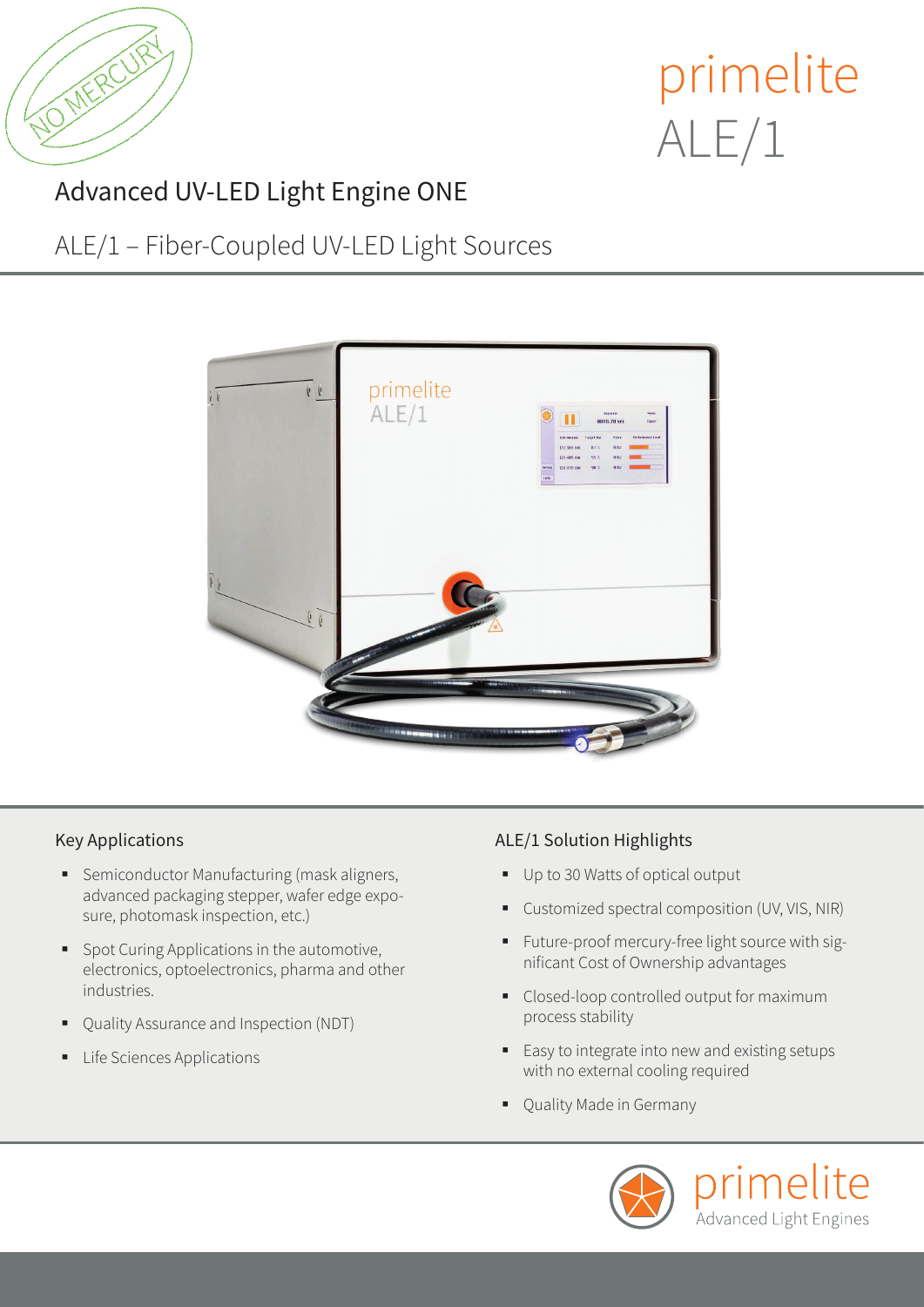### Multispectral Modularity for Highest Intensities

### Potential Wavelength Combinations and Output Performance

#### ALE/1.1

ALE/1.2

2 NUV-LEDs (e.g., 365 and 385 nm) $1$ 

Particularly popular in industrial UV-LED spot curing applications. Other setups like 385/405 nm or 365/435 nm available.

1 NUV-LED (365, 385, 405, or 435 nm)1

Single wavelength exposure, e.g., de-bonding of UV-tape, i-line only applications.





#### tral Powe  $\ddot{\theta}$  $\overline{0}$ 340  $\overline{38}$ 400 460 Wavelength (nm)

| Radiation output<br>in $mW2$ | ALE/1.2            | $ALE/1.1+$ |        |
|------------------------------|--------------------|------------|--------|
| Light guide                  | $\varnothing$ 5 mm | Ø6.5 mm    | Ø8 mm  |
| 365 nm                       | 4,500              | 6,000      | 6,500  |
| 385 nm                       | 8.000              | 11,500     | 13,000 |
| Total                        | 12,500             | 17,500     | 19,500 |

#### ALE/1.3 3 NUV-LEDs (365, 385, and 405 nm) $<sup>1</sup>$ </sup> Full flexibility to combine and select the  $\overline{0}$ wavelengths available in order to profit from  $0.3$ a broad NUV spectrum

### ALE/1.3

3 NUV-LEDs (365, 405, and 435 nm) $1$ 

exposure for curing.

Broad band lithography applications using i-, h-, and g-line in the semiconductor industry (e.g., mask aligners, steppers and wafer edge exposure)

### ALE/1.4

4 NUV-LEDs (365, 385, 405, and 435 nm)<sup>1</sup>

Covering the entire spectrum from 350 to 450 nm with high radiation power.







| Radiation output<br>in $mW2$ | ALE/1.3            | $ALE/1.3+$ |         |
|------------------------------|--------------------|------------|---------|
| Light guide                  | $\varnothing$ 5 mm | Ø6.5 mm    | $Ø8$ mm |
| 365 nm                       | 4.500              | 6,000      | 6,500   |
| 385 nm                       | 6.000              | 8,500      | 9,000   |
| 405 nm                       | 4.500              | 7,500      | 8,000   |
| Total                        | 15,000             | 22,000     | 23,500  |
|                              |                    |            |         |

| Radiation output<br>in $mW2$ | ALE/1.3            | $ALE/1.3+$ |         |
|------------------------------|--------------------|------------|---------|
| Light guide                  | $\varnothing$ 5 mm | Ø6.5 mm    | $Ø8$ mm |
| 365 nm                       | 6,500              | 9,000      | 9,500   |
| $405 \text{ nm}$             | 6.500              | 9,500      | 10,000  |
| $435 \text{ nm}$             | 4.500              | 6,500      | 7,000   |
| Total                        | 17,500             | 25,000     | 26,500  |

| Radiation output<br>in $mW2$ | ALE/1.4            | $ALE/1.4+$ |         |
|------------------------------|--------------------|------------|---------|
| Light guide                  | $\varnothing$ 5 mm | Ø6.5 mm    | $Ø8$ mm |
| 365 nm                       | 4,500              | 6,000      | 6,500   |
| 385 nm                       | 6,000              | 8,500      | 9,000   |
| $405 \text{ nm}$             | 4,000              | 6,000      | 6,500   |
| 435 nm                       | 3,000              | 5,000      | 5,000   |
| Total                        | 17,500             | 25,500     | 27,000  |

1 CWL of emitters: 367.5±2.5 nm, 387.5±2.5 nm, 402.5±2.5 nm, and 435.0±2.5 nm 2 Full spectrum of each emitter measured at end of light guide (length 1.5 m); deviation of ±10% possible;

3 Light guides with antireflective coating available with additional output of 7%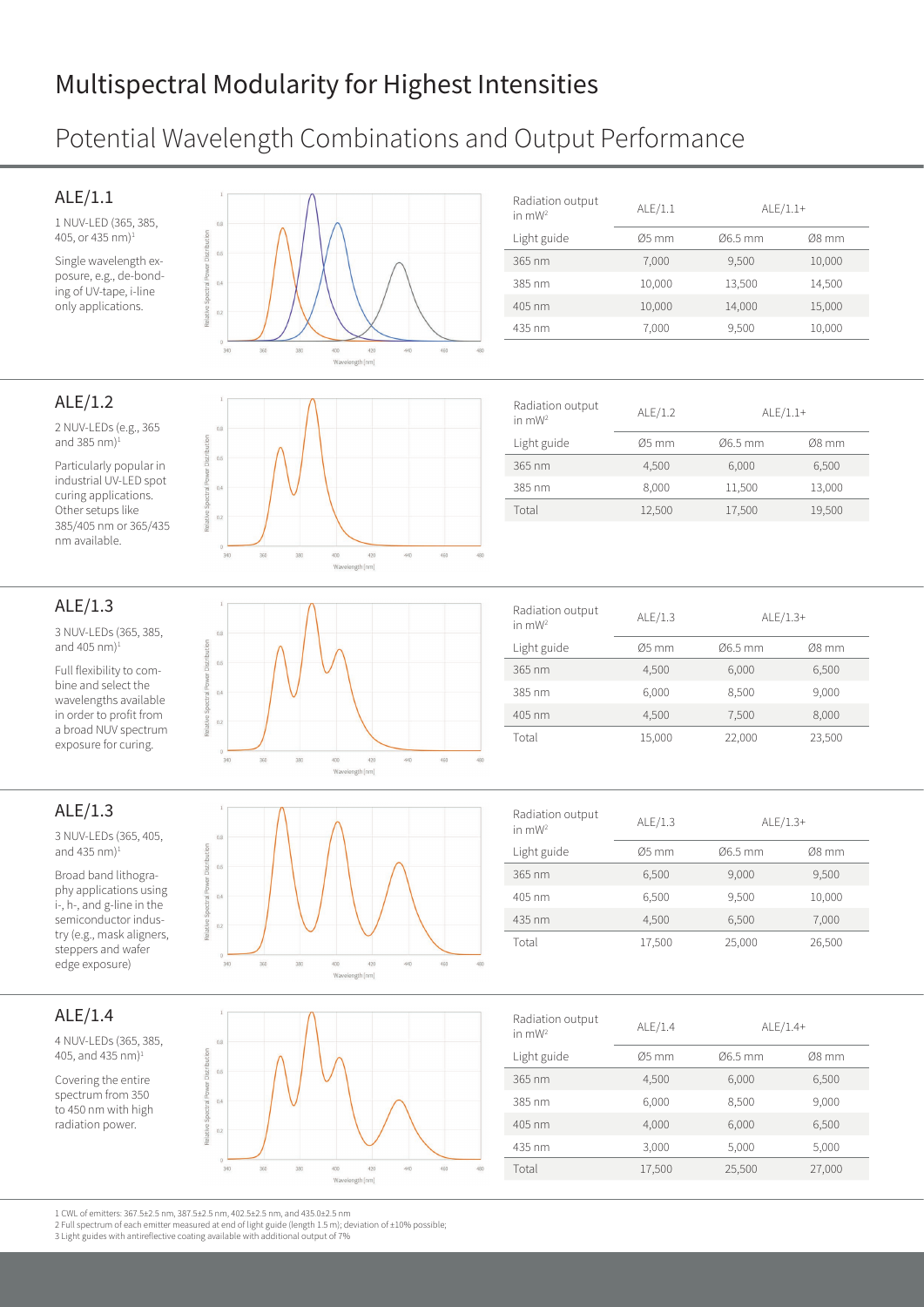### Modular Technology Platform

### System Properties and Specifications

| Included emitters                   | Up to 5 LEDs ranging from 365 nm to 970 nm                                                                                                                                                                                          |
|-------------------------------------|-------------------------------------------------------------------------------------------------------------------------------------------------------------------------------------------------------------------------------------|
| Total radiation output <sup>1</sup> | Up to 30 W                                                                                                                                                                                                                          |
| Output intensity <sup>1</sup>       | Up to 75,000 mW/cm <sup>2</sup>                                                                                                                                                                                                     |
| Numerical aperture                  | $\bullet$ 0.6 / 70° (2 $\alpha$ ) using liquid light guide<br>Alternative output optics available                                                                                                                                   |
| Control configurations              | Individual LED power management and presets<br>High-resolution intensity adjustment (20-100%)<br>• LED rise time <10 milliseconds<br>• Continuous monitoring of optical output and feedback control via internal or external signal |
| Communication interfaces            | " Touch display<br>AUX: External switching device<br>USB: ALE/remote (ALE PC-Software)<br>· PLC: Discrete interface<br>Fieldbus: As per customer requirement (e.g. CANopen, PROFINET)                                               |
| Heat management                     | Internal liquid cooling                                                                                                                                                                                                             |
| Dimensions (W H D)                  | 28 cm X 23 cm X 40 cm (11.0" X 9.1" X 15.7")                                                                                                                                                                                        |
| Weight                              | 15 kg (33 lbs)                                                                                                                                                                                                                      |
| Power supply input                  | 110-240 VAC / 50-60 Hz / 1,000 W                                                                                                                                                                                                    |
| Light Guide Options                 | Active core $\varnothing$ [mm]: 5.0, 6.5 and 8.0<br>· Single or multi-pole options<br>Standard length 1.5 m; custom sizes (0.5-20 m) available on request<br>٠<br>• Custom end fittings available on request                        |

1 Full spectrum measured at the end of light guide (length 1.5m / diameter 8mm) / ±10% deviation possible